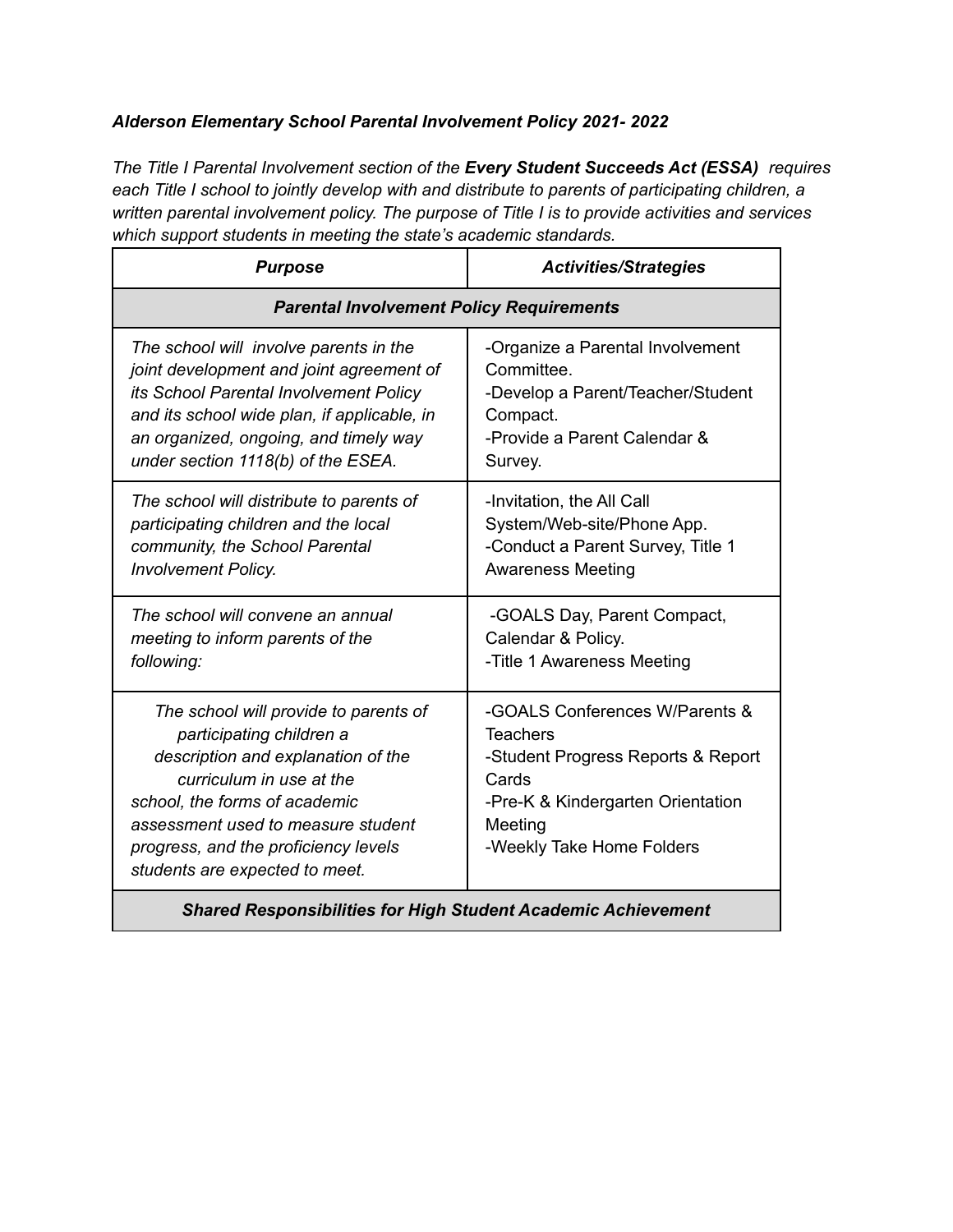| The school will build the schools' and<br>parent's capacity for strong parental<br>involvement, in order to ensure effective<br>involvement of parents and to support a<br>partnership among the school involved,<br>parents, and the community to improve<br>student academic achievement.                                                                                                                             | -GOALS Day & Parental<br>Involvement Committee.<br>-Title 1 Awareness<br>Mtgs/Grandparents Day<br>-Pre-K Parenting Classes                                                                                           |
|-------------------------------------------------------------------------------------------------------------------------------------------------------------------------------------------------------------------------------------------------------------------------------------------------------------------------------------------------------------------------------------------------------------------------|----------------------------------------------------------------------------------------------------------------------------------------------------------------------------------------------------------------------|
| The school will, with the assistance of its<br>district, provide<br>materials and training to help parents<br>work with their children to improve their<br>children's academic achievement, such<br>as literacy training, and using technology,<br>as appropriate, to foster parental<br>involvement.                                                                                                                   | -Opportunity Room/Reteach<br>Program<br>-AVID Program<br>-Building Strong Families<br>Conference<br>-PBIS (Positive Behavior<br>Intervention & Supt.)<br>- After School Programs<br>-Communities In Schools Programs |
| The school will, with the assistance of its<br>district and parents,<br>educate its teachers, pupil services<br>personnel, principals and<br>other staff, in how to reach out to,<br>communicate with, and work<br>with parents as equal partners, in the<br>value and utility of contributions of<br>parents, and in how to implement and<br>coordinate parent programs and build ties<br>between parents and schools. | -Staff Title 1 Parent Training.<br>-GOALS Parent/Teacher<br>Conferences.<br>-Building Strong Families<br>Conference<br>-District Title 1 Meeting & Title 1<br>Awareness Mtg.                                         |